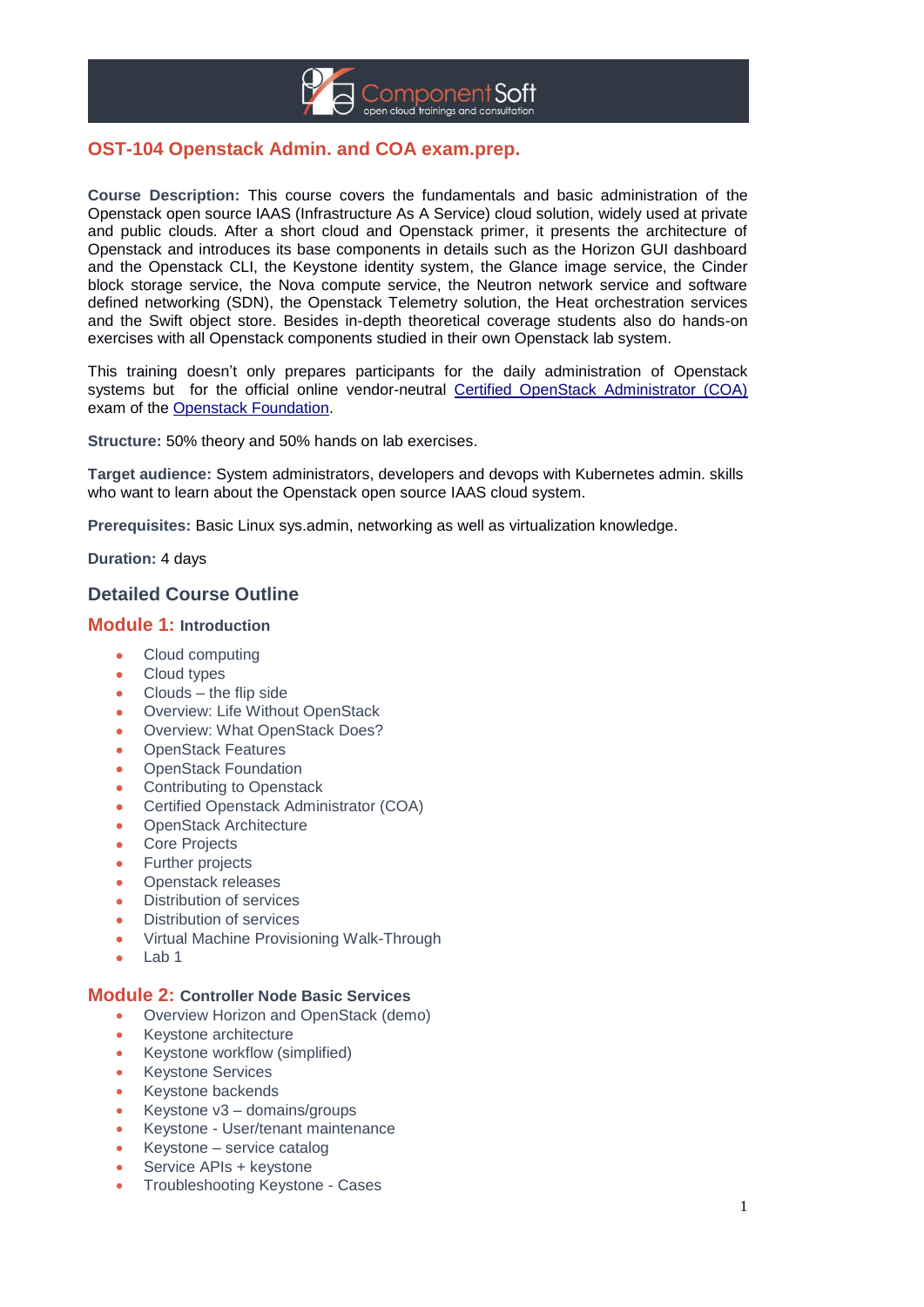- Openstack messaging AMQP
- OpenStack Messaging and Queues
- Messaging example with Oslo-RPC
- Message Queue Configuration
- Troubleshooting RabbitMQ Service
- Lab 2

### **Module 3: Image and Volume Services**

- Image Management (Glance)
- Glance overview
- Glance CLI overview
- Glance CLI overview
- Troubleshooting Glance Cases<br>• Volume service (Cinder)
- Volume service (Cinder)
- Volume creation flow
- Volume operations
- Cinder CLI create
- Cinder CLI extend
- Cinder CLI snapshot
- Cinder CLI backup/restore
- Cinder encrypted volumes
- Encrypted volumes CLI
- Cinder quotas
- Troubleshooting Cinder Cases
- Considerations for block storage
- Lab 3

### **Module 4: Compute node**

- Compute terms
- Nova Flavors
- Nova services
- VM provisioning in-depth
- Hypervisors
- VM Placement
- VM Placement with nova-scheduler
- VM placement nova.conf
- Filtering example nova-scheduler.log
- Boot a VM instance
- Managing VM consoles
- Terminate instance
- Working with host-aggregates
- Working with availability zone
- Examples for scheduler hints
- Post configuration
- Post config config-drive
- Post-config cloud-init + metadata
- Create/customize an image
- Troubleshooting Nova Cases
- $\bullet$  Lab 4

### **Module 5: Network node**

- Linux networking Linux bridge
- Linux networking OpenVSwitch
- OpenVSwitch architecture
- Linux networking IP namespaces
- Linux networking veth pairs
- Linux networking Tunneling
- OpenStack Networking Terms
- Nova-network types (pre-grizzly)
- Nova-network types (pre-grizzly)